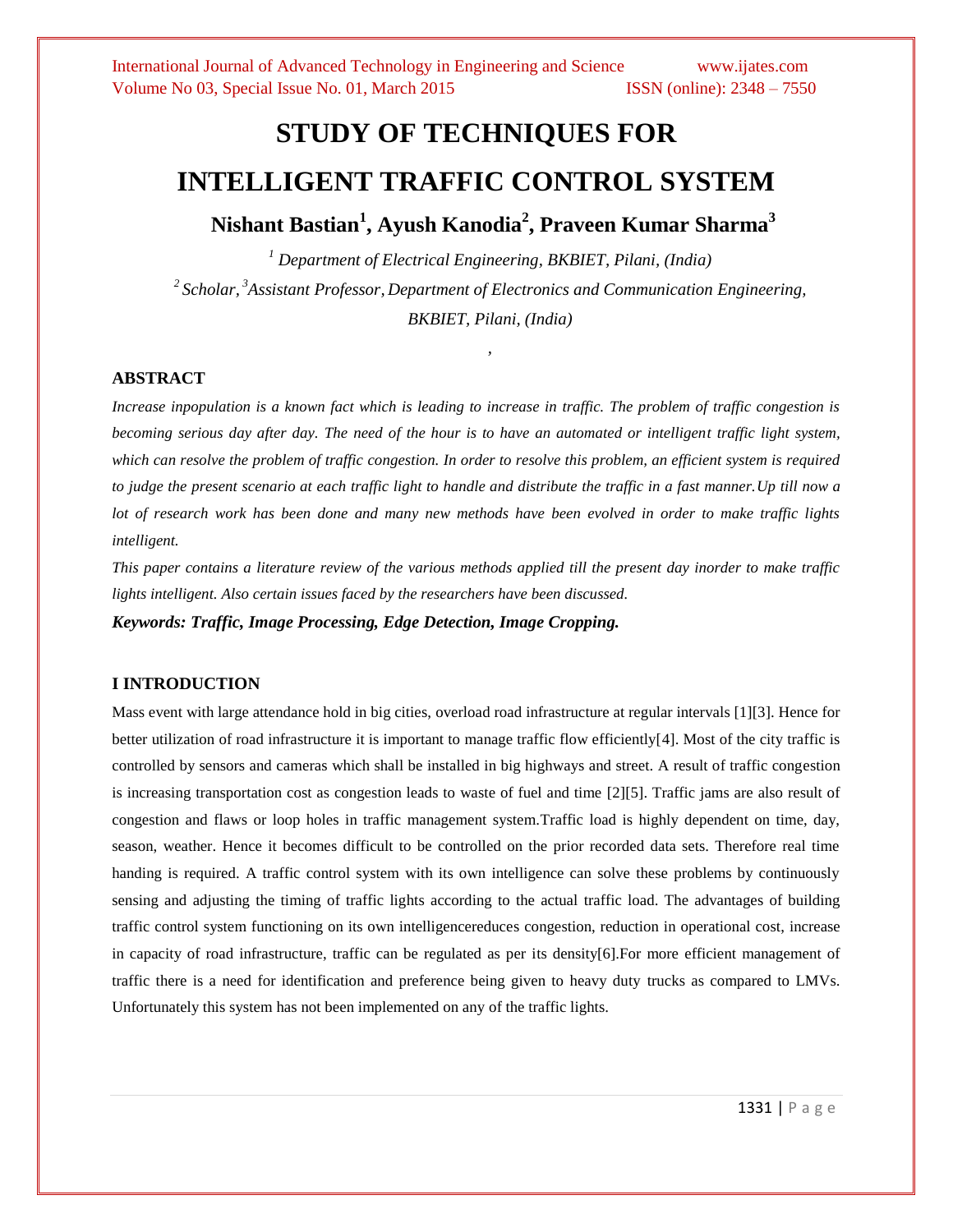#### **II EXISTING TRAFFIC CONTROL SYSTEM**

From the past decades, management of traffic has been one of the biggest issues of modernization. Researchers have followed a long way to overcome the traffic crises. Right from the very beginning of, "Manual Traffic Control" in which man power was required to control the traffic. Depending on countries and states the traffic polices are allotted to different areas to control traffic. These men carry sign board, sign light and whistle to control the traffic. They are instructed to wear specific uniforms in order to be easily identified by the drivers[2].

After this came the traditional "Vehicle Actuated Control System" in which, lights are loaded with constant numerical value in the form of timers. The lights are automatically getting ON and OFF depending on timer value changes. The main disadvantage is that the algorithm for this control system does not change the green signal even if the traffic has already passed until the counter is complete, while not taking into account the number of vehicles waiting at red. Hence the density of the traffic does not matter[6].

Next in generation is the "Automatic Traffic Light", which is the modified version of vehicle actuated control system with addition to timers and electrical sensors.In this technique electronic and electrical sensors are added to detect vehicles and produce signals that the time is being wasted by a green light on an empty road. Drawbacks to these particular controlling methods:-

1. Only skilled operators can make suitable judgement and decisions because sometimes the situation is very

complicated and many factors are needed to be considered.

- 2. The operator is under very high work load as he has to continuously take decisions and review the traffic conditions at small intervals of time.
- 3. Using electronic sensors to detect vehicles and produce signal takes time which wastes a lot of green light on the empty road [6][2].

The established traffic control management systems are inadequate for handling huge amount of traffic load as they are incapable of meeting the growing number of vehicles on road.

#### **III IMAGE PROCESSING: A SOLUTION**

With a perfect structural system built around computers and cameras continuously monitoring the traffic on particular roads will solve all the drawbacks in the present controlling system for traffic. This structure includes:

- 1. A hardware model.
- 2. A software model[7][8].

Image processing systems are becoming widely popular due to easy availability of powerful personnel computers, large memory devices, graphic software and many more. These technologies are used for enhancing images taken from the cameras set at traffic lights.Using these techniques and the structure built a flexible traffic light controller can be created which shall take traffic density, moving time and type of vehicles on the signal into account[6].

This type of system detects vehicles through images instead of using electronic sensors embedded in a pavement. The camera installed alongside the traffic light captures images. The images are then analysed using digital image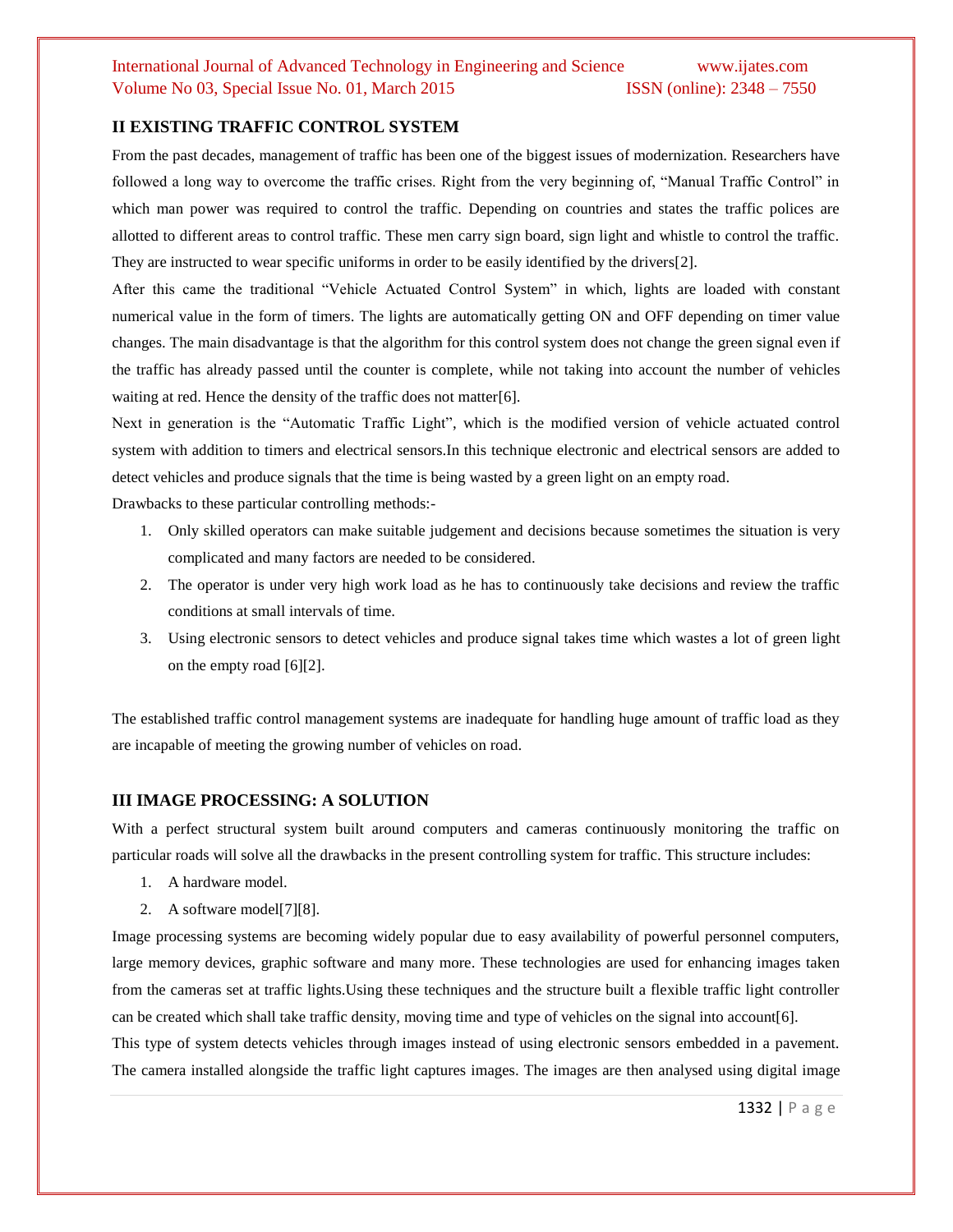processing for vehicle detection according to which the road traffic light can be controlled[9]. Using image processing there are several methods which can be used in order to make traffic lights intelligent. They are viz. edge detection, image cropping, background subtraction, object tracking, speed calculation. The basic steps involved in using digital image processingfor solving these problems are:

- 1. **Image Acquisition:** It is done with the help of camera installed at the traffic light which is a two dimensional function  $f(x,y)$ , where x and y are plane coordinates. The amplitude of the image at any point is called its intensity. We need to convert these x and y values to finite discrete values to form a digital image. We need to convert the analog image into a digital image to process it through digital computer.
- 2. **RGB to Gray conversion:** Images of the road are captured. RGB to Gray conversion is done on the progression of captured images[9]. The reason behind why coloured images are often stored in gray scale is, in RGB format there are three separate image matrices storing amount of red, amount of green, amount of blue in each pixel, whereas in gray scale we do not differentiate how much we emit of different colours, we emit the same amount in every channel. This particular function of conversion can be easily done using MATLAB.



**Fig. 1: RGB to Gray conversion [2]**

- 3. **Image Enhancement:** The acquired image in RGB is first converted into Gray. Now we want to bring our image in contrast to background so that the appropriate threshold level may be selected while binary conversion is carried out. This calls for image enhancement techniques. The objective of enhancement is to process an image so that result is more suitable than the original image for the specific application[9]. Image enhancement alters the visual impact that the image has on the interpreter in a fashion that improves the information content.
	- a. Contrast enhancement
	- b. Intensity, Hue, and Saturation transformations
	- c. Intensity slicing
	- d. Edge enhancement
	- e. Making digital mosaics
	- f. Reducing synthetic stereo images [15].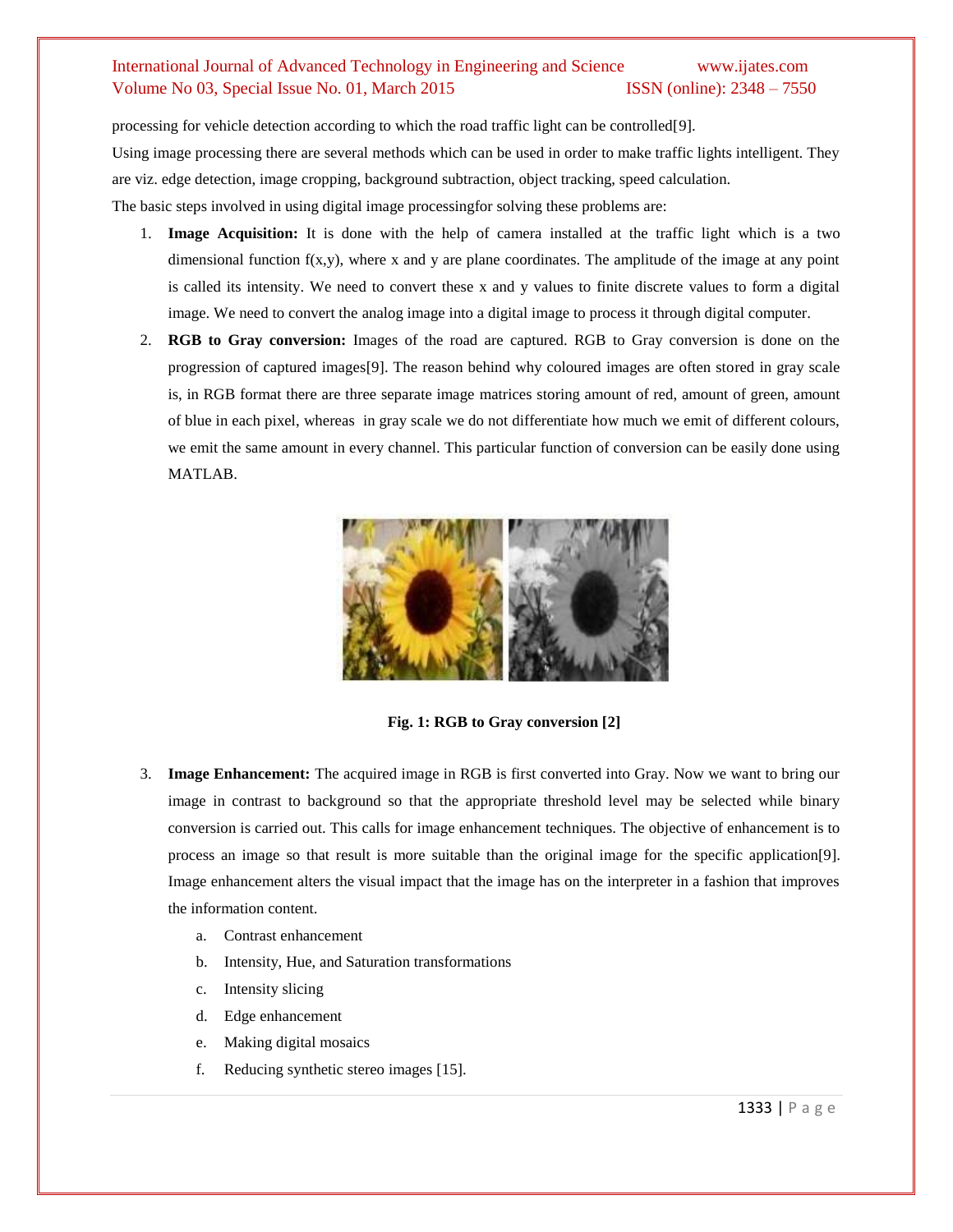After following these steps, various methods are used as per once convenience and goals for control of traffic.

- 1. **Edge detection:** The methods for edge detection locate the pixels in the image that correspond to the edges of general algorithms used as Sobel, Prewitt, Roberts, Log, Zero-cross, Canny. These edge finding methods have been incorporated into MATLAB as predefined functions[9]. Edge detection can be divided into five cases as per quantitative evaluation of performance.
- a. Good Detection: There should be minimum number of false edges. Threshold should be high enough leading to less false edges.
- b. Noise sensitivity: Certain acceptable noise environment does not affect the detected edges.
- c. Orientation Sensitivity: The operator not only detects the edge magnitude but also its orientation.
- d. Good Localization: The edge location must be reported as closed as possible to the location.
- e. Speed and Efficiency: The algorithm should be fast enough to be useable in an image processing system. An algorithm that allows recursive implementation or separately processing can greatly improve efficiency[6].



**Fig.2: Different edge detection technique [6]**



**Fig. 3: Edge detected Picture from MATLAB**

2. **Image Cropping:** This step is done to select the targeted area using image cropping algorithms in MATLAB. Using this we can separate the region of the road where vehicles are present. Hence forth all background information is excluded. For image cropping we have to use a reference image of the same area which is to be cropped. Binary image of the same dimension is created with only the required area shaded white and then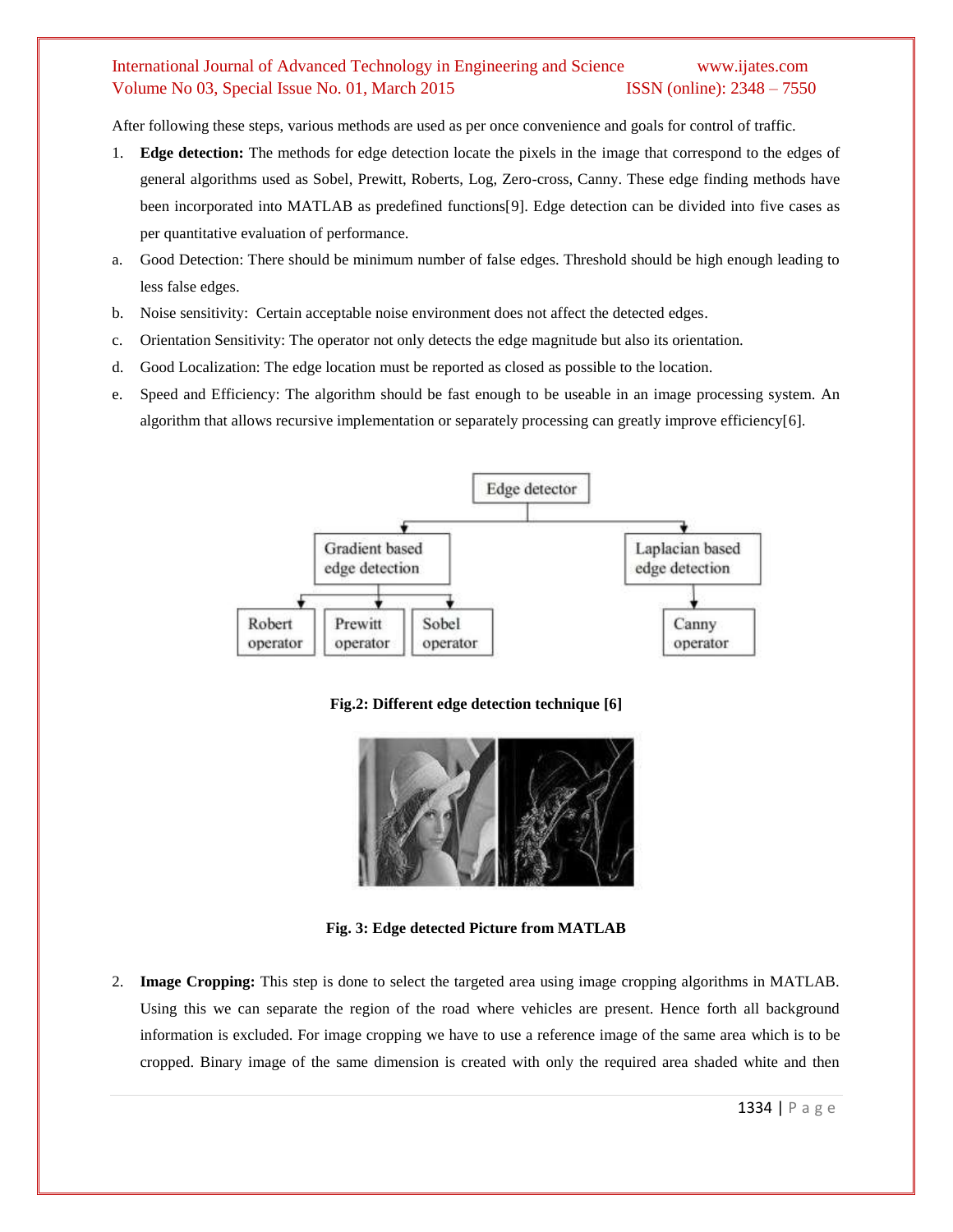multiplication of the reference image with the white image results in the final desired target area[4].





3. **Background Subtraction:**Subtract cropped image of scene from the Region of interest to get the area occupied by the vehicle. This can be achieved by applying ANDing operation to the image and the region of interest. The logic is structured generated by asphalt image in Region of Interest and the change structure due to occupied vehicle[9]. This technique on a large scale is efficient in calculating the density of traffic on a road and this density is further used for comparison between different roads on a crossroad.



**Fig.5: Background subtraction [9]**

- 4. **Object tracking:** objects are detected frame by frame in a video. It is a crucial part of smart surveillance systems since without object tracking the system could not extract cohesive temporal information about objects[11].
- Vehicle tracking can be done using the method named as contour extraction. This type of extraction consists of steps including gamma correction and background masking. The masking algorithm is as follows:  $N(P) = M(P) \times V(P)$

This type of masking must be applied to each RGB image separately[7].

5. **Speed Calculation:** After tracking each object in a video we can save the frame number that the object entered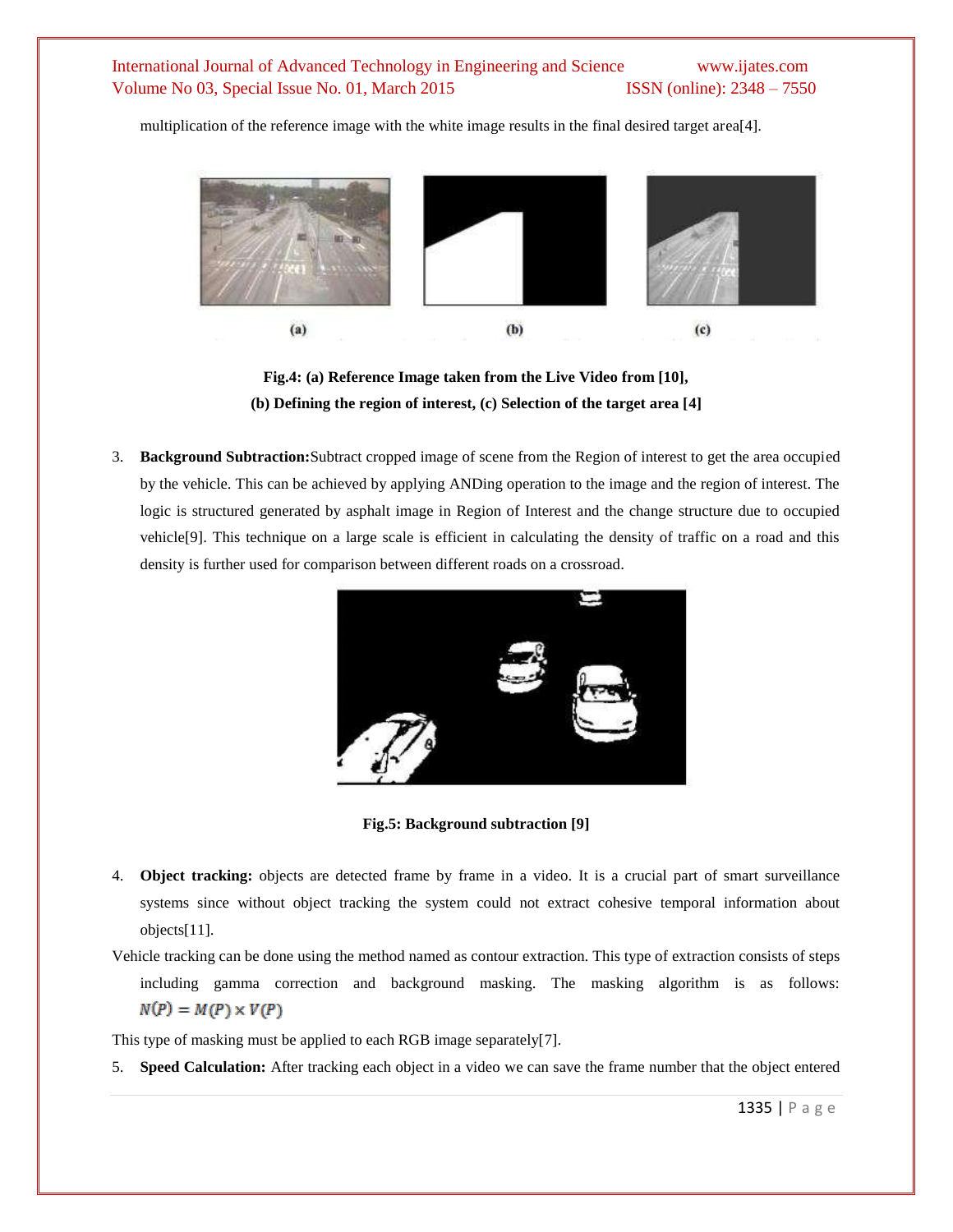the scene( $f_0$ ) and also the frame object left the scene. Speed calculation can be held out by calculating the number of frames consumed by object to pass by the scene, since we know that the duration of each frame, we can calculate the total time taken by object to pass by the whole scene. Hence forth giving the vehicles speed[11][12].

#### **IV RELATED RESEARCH**

The theme is to control the traffic by determining the traffic density on each side of the road and control the traffic signal intelligently by using the density information. The paper[4] presents the algorithm to determine the number of vehicles on the road. The density counting algorithm works by comparing the real time frame of live video by reference image and by searching vehicle in the Region of Interest. In this technique in order to deal with noises added due to different lightening conditions at different times of the day, a set of reference images have been stored at different time slots of the day. The system cycles through these reference images according to the current time of the day.

As per SabyasanchiKanojia, image processing techniques and wireless communication networks can avoid traffic congestion for day time sequences efficiently. This particular method uses ZIGBEE protocol to wirelessly transmit the information of the road scene. This information will be displayed nearby the roads which can help people by providing pre knowledge of traffic jams and congestions. Thus this traffic jam congestion detection method is based on various techniques: change detection, image processing and incorporation of prior information such as traffic model and road network. This method, after analysing the density of traffic, manipulates the timer for green light as per the density on each road[5].

Another technique for traffic management at crossroad was given in the paper[2] which uses surveillance cameras and electronic sensorsin order to find out the number of vehicles. The basic technique is background subtraction. Here an image of the road without any traffic is stored in the processor and then its comparison is done with the real time image. The less the image is matched the more is the traffic on the road. Hence the green light is ON for a longer period of time. Edge detection technique is used for image matching. Canny edge detector is used as this is the most efficient one and can further be used for contour tracing. After detecting the edges and subtracting the background, number of vehicles on the road can be calculated.

In [16] the drawbacks of infrared and radio frequency were resolved as the basic requirement of these systems is, a transmitter circuit has to be installed at every traffic signal. The algorithm was inspired by YUN-CHANG[13] who used artificial intelligence(AI) for traffic control using fuzzy mapping. In [1] colour detection and coordinate analysis of the detected colour has been used. The colour detection for various UGVs was used which generated a stop signal at the traffic light whenever traffic on the other road was found more dense. This algorithm had the most optimum execution time.

Another algorithm for intelligent traffic control unit was given in [9]. Here Pallavi gave a technique for the use of traffic density for controlling the lights by edge detection. Here binary images with pixels detected are used by common operators Sobel and Laplace. After edge detection the matching is done on the bases of edges in the image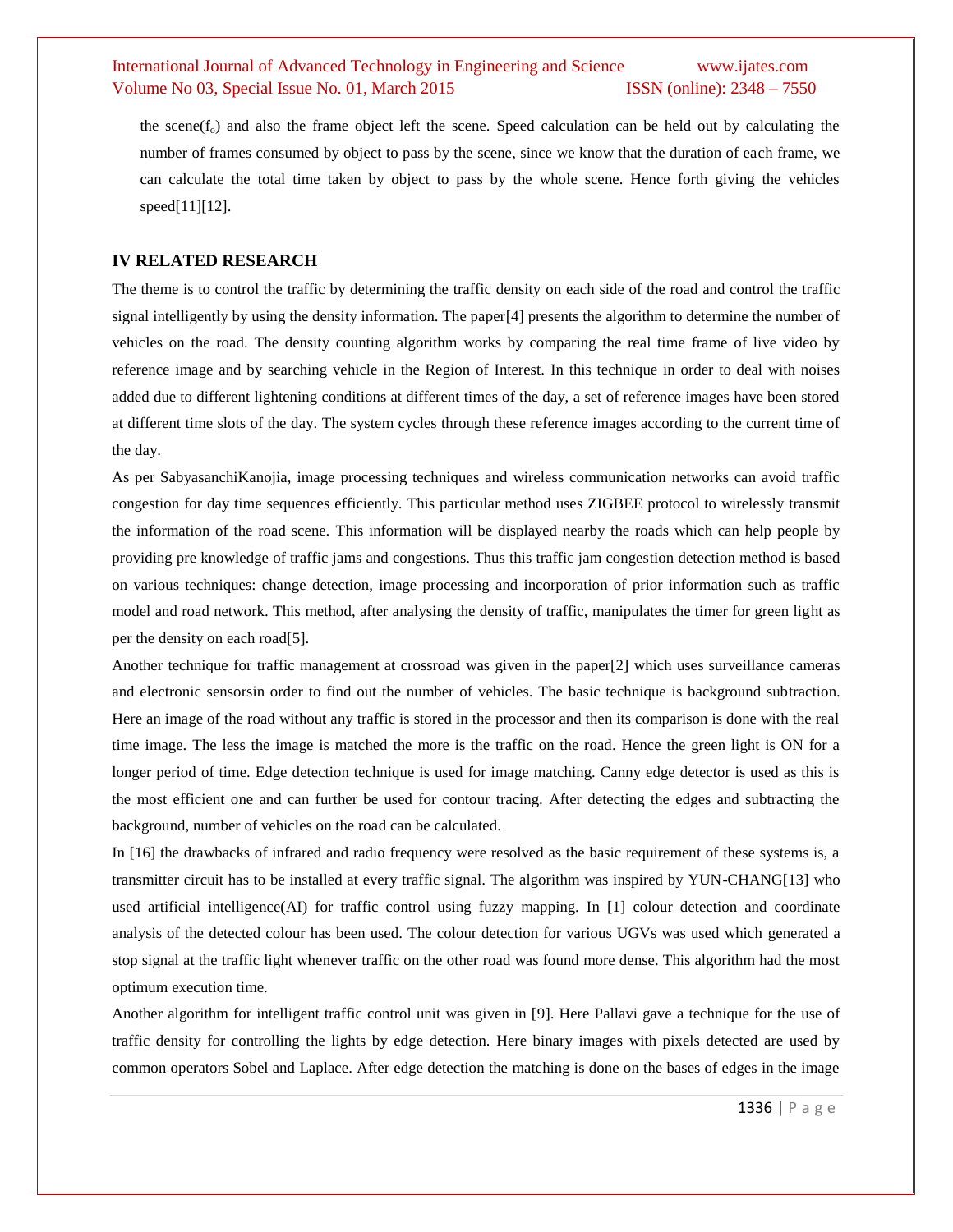with the reference image stored in the processor. Depending upon the percentage of matching the timer for green and red light is controlled.

A very different system was built by Ryan and Guohui Zhang, where object tracking was done on the bases of vehicle length in a video frame. They followed Video based Vehicle Detection and Classification (VVDC). They made the algorithm/technique which corrected the 97% truck count error and brought it down to 9%. Hence this made the traffic control system efficient by taking the size of vehicle in to account. The bigger vehicles were found on the road, the greater time was allotted to them for crossing the traffic light [14].

#### **V INFERENCES DRAWN AND DISCUSSIONS**

Considering all the literature studies above, it has become clear that traffic is proportionally increasing with the increase in population. Traffic congestion being the most difficult problem to be dealt with. There have been several studies and new techniques have been evolved for tackling this problem. All these methods follow the same methodology to some extent. The methodologies are as follows:

- Image Acquisition
- Image Preprocessing
- Image Cropping/background subtraction
- Edge Detection
- Calculation of Density

The overall efficiency and effectiveness of the technique depends upon the methodology being followed. Image cropping/background subtraction is a very crucial stage and hence many techniques have been found to obtain a proper subtracted image. This is because the preciseness of the extracted feature will majorly depend on the quality of the cropped image.

Several techniques like edge detection, counting of edges, vehicle tracking, object identification, speed calculation and colour detection are being implemented for an optimum use of traffic lights. These algorithms do take care of the time and fuel being wasted at the traffic signal. Hence by the use of these techniques traffic lights are being made intelligent, as they operate taking the traffic scenario at that particular time. Artificial intelligence and fuzzy mapping with the help of data sets is used for taking the record of traffic density at different times, weather and particular days of the year.

From all the literature studies, it was observed that all the authors emphasize on designing a system that can be employed for intelligent traffic surveillance system, and at the same time follow the methodology to obtain a robust system. Accuracy and precision is still a problem and more research need to be done in this field.

#### **VI CONCLUSION**

From the complete literature survey, it can be concluded that no matter whatever methodology is being employed by the author, the main focus is to use a precise and correct segmentation technique. Many techniques have been developed to make traffic light intelligent. Image processing has done a major contribution in this field by making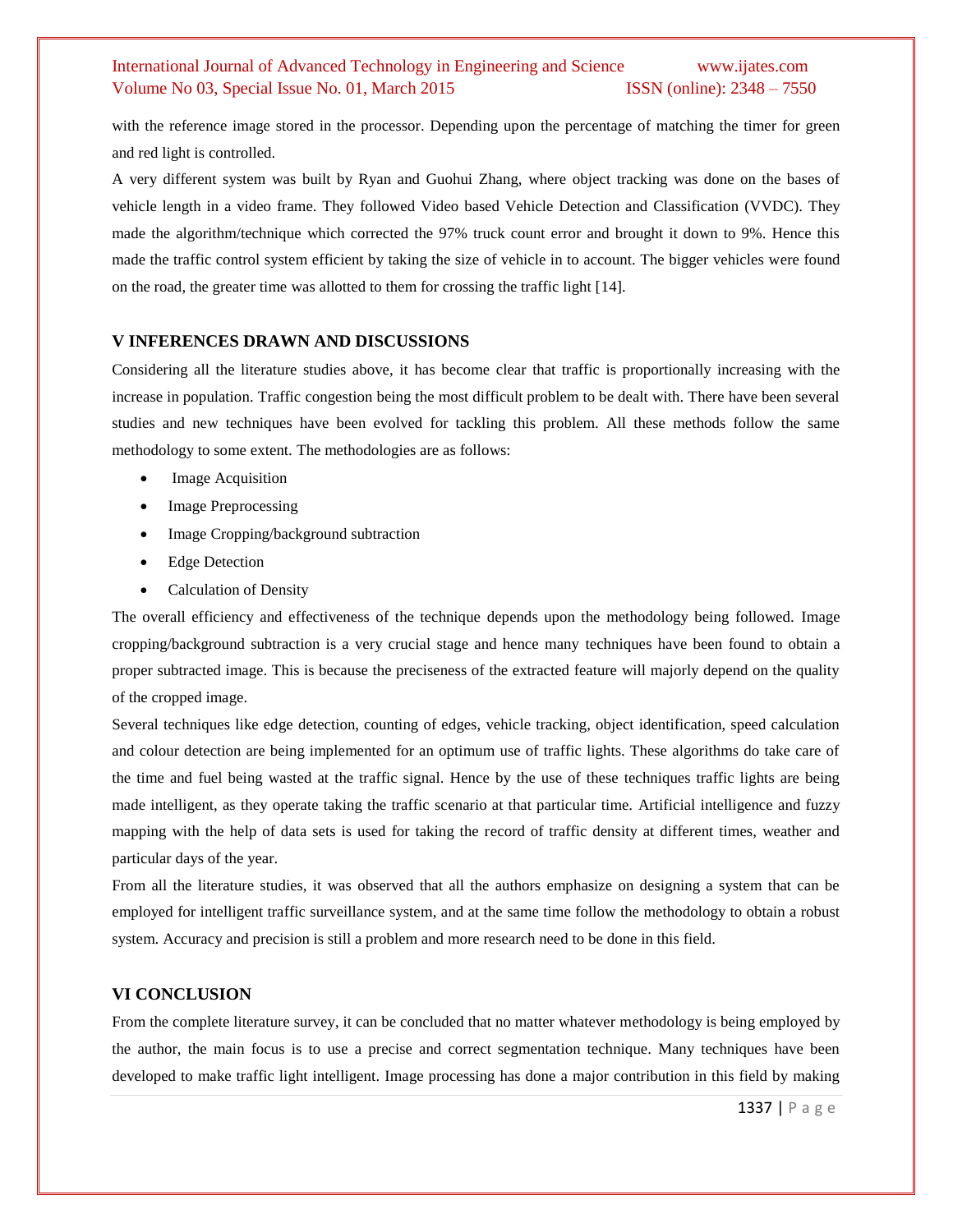the traffic lights take decisions on a real time basis.

Even after so many techniques,problems are still faced when it comes to congestion and problems in image acquisition. Many times there are certain noises which can distort the images, leading to wrong decision by the traffic light. Researchers are still looking for technique which can help to develop a robust, fully automated traffic control system which can be efficiently used for controlling congestion and traffic jams on the road infrastructure.

#### **REFERENCES**

- [1]. "Traffic Light Solution for U.G.V. Using Digital Image Processing"- NiranjanBhattacharayya, Akshay Kumar Singh, SiddhantKapil, Harshul Jain, Abhishek Jain, International Journal of Soft Computing and Engineering (IJSCE) ISSN: 2231 -2307, Volume-4, March 2014.
- [2]. "Traffic Control Using Digital Image Processing"- Chandrasekhar. M, Saikrishna. C, Chakradhar. B, Phaneendra Kumar. P &Sasanka. C ,IJAEEE, Volume-2, Issue-5, 2013.
- [3]. "REAL-TIME IMAGE PROCESSING FOR ROAD TRAFFIC DATA EXTRACTION FROM AERIAL IMAGES"- D. Rosenbaum, J. Leitloff, F. Kurz, O. Meynberg, and T. Reize, July 5–7, 2010, IAPRS, Vol. XXXVIII, Part 7B.
- [4]. "Real Time Traffic Density Count using Image Processing"- Naeem Abbas, Muhammad Tayyab, M.TahirQadri, International Journal of Computer Applications (0975 – 8887) Volume 83 – No 9, December 2013.
- [5]. "Real –time Traffic light control and Congestion avoidance system"- Sabyasanchikanojia, IJERA, Vol. 2, Issue 2,Mar-Apr 2012, pp.925-929.
- [6]. "Traffic Light Control System Using ImageProcessing"- Kavya P Walad, Jyothi Shetty, IJIRCCE, Vol.2, Special Issue 5, October 2014.
- [7]. "Automatic Traffic Estimation Using Image Processing"- PejmanNiksaz, International Journal of Signal Processing, Image Processing and Pattern Recognition Vol. 5, No. 4, December, 2012.
- [8]. R. Danescu, S. Nedevschi, M. Meinecke and T. Graf, "Stereo Vision Based Vehicle Tracking in UrbanTraffic Environments", Intelligent Transportation System, IEEE conference on, (2007), pp. 400-404.
- [9]. "Real Time Traffic Light Control System Using Image Processing"- S.Aishwarya, P.Manikandan, IOSR Journal of Electronics and Communication Engineering(IOSR-JECE), PP 01-05.
- [10]. Live Video of CCTV Camera for Traffic Monitoring in Stockholm, available at http://www.trafiken.nu/sv/Stockholm/trafiklaget/Kamero r/Roslagsvagen/Albano/
- [11]. "Speed Detection Camera System using Image Processing Techniques on Video Streams"- Osman Ibrahim, HazemElGendy, and Ahmed M. ElShafee, Member, IEEE, International Journal ofComputer and Electrical Engineering, Vol. 3, No. 6, December 2011.
- [12]. Image Processing Edge Detection Technique used for Traffic Control Problem"- P.Srinivas ,Y.L. Malathilatha,Dr. M.V.N.K Prasad, International Journal of Computer Science and Information